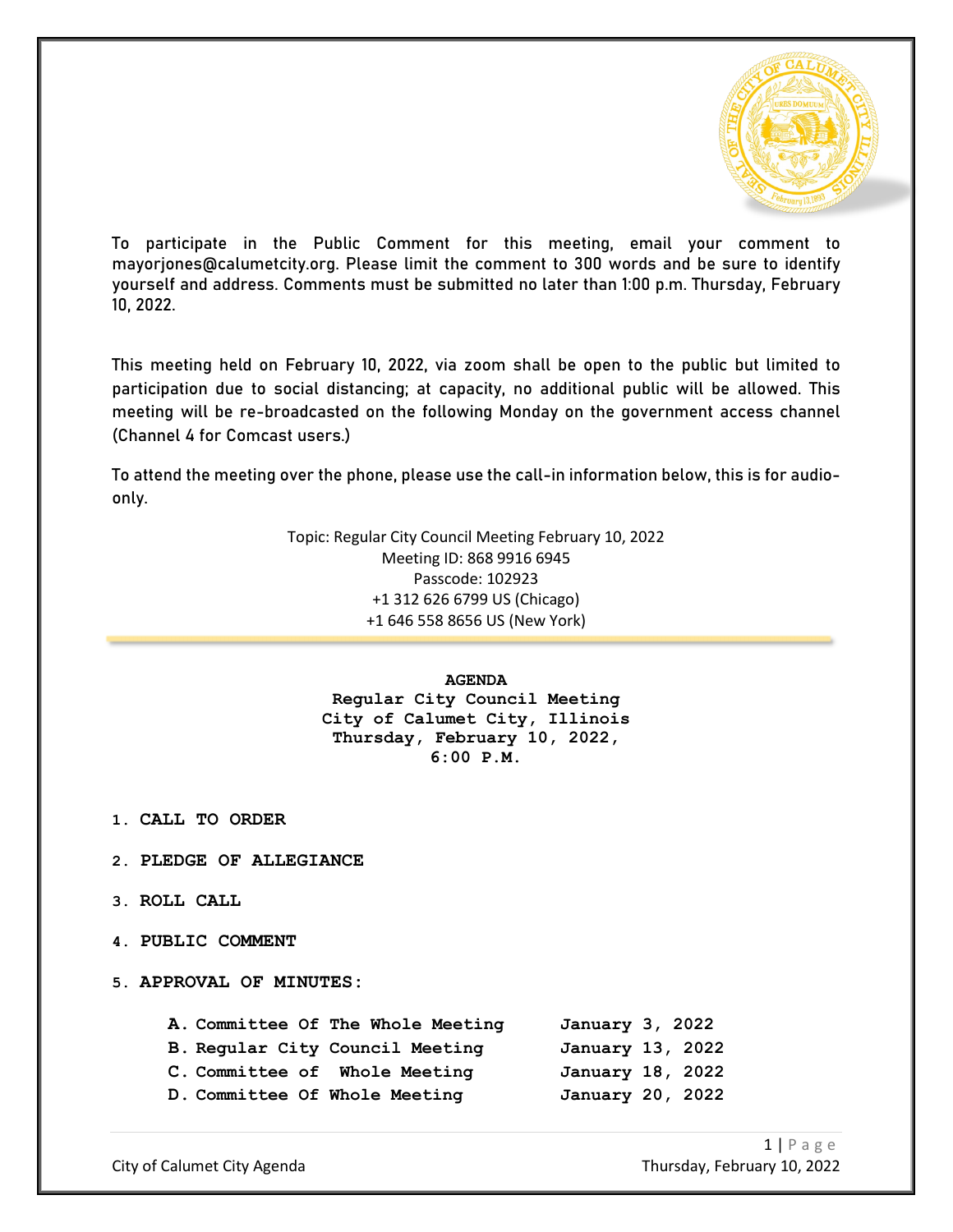#### **6. REPORTS OF STANDING COMMITTEES**

# **7. CITY COUNCIL REPORTS**

**Mayor Jones City Clerk Figgs City Treasurer Tarka Alderman Navarrete Alderman Wilson Alderman Tillman Alderman Williams Alderman Gardner Alderman Patton Alderman Smith**

## **8. INFORMATIONAL ITEMS TO BE ACCEPTED AND PLACED ON FILE**

- **A. Governor Pritzker's State of Illinois budget overview.**
- **B. Investment Report for the Quarter ending December 31, 2021.**
- **C. Recognition of Public Works Employee of the Month Mike Churilla and Rudy Guerra for their outstanding work and dedication the department and residents of Calumet City.**
- **D. Calumet City Patron/Participant Transgender Rights Policy.**
- **E. Virtual Youth Job Fair-Friday, February 11, 2022 via zoom link with Community and Economic Development.**

### **9. NEW BUSINESS:**

- **A. Various Action Items - considerations of and possible action:**
	- **1. Approve request to direct the Board of Fire & Police Commission to appoint Senior Lieutenant Derek Bryant to Captain.**
	- **2. Approve the promotion of Firefighter Nicholas Panczuk to Engineer and Engineer Aaron Borowski to Lieutenant.**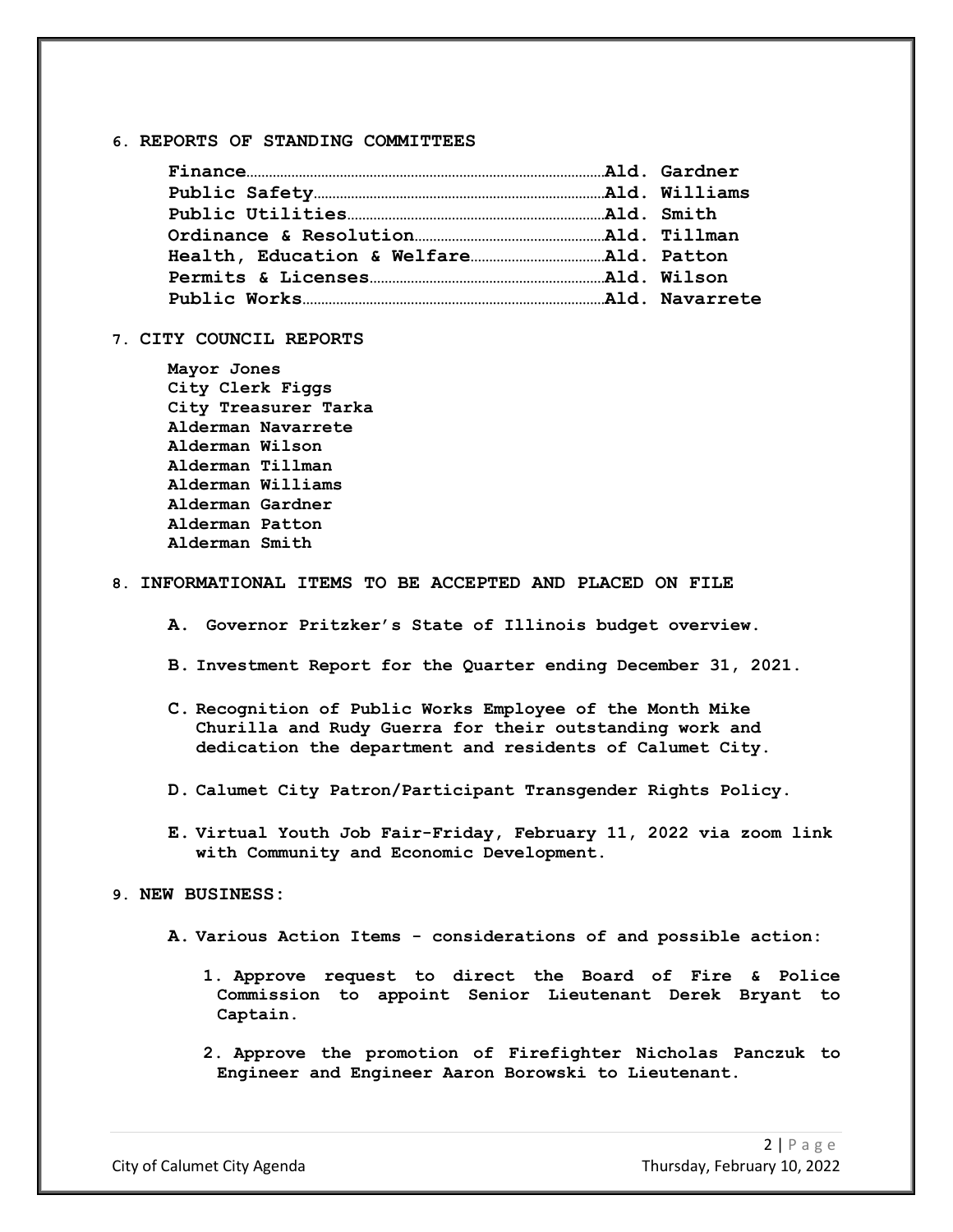- **3.Approve Deloris Scott's request for a handicapped parking space of the residence located at 395 Greenbay Ave.**
- **4. PTAB Docket No. 17-39358 and 18-39347 Target Corporation, 1717 East West Road, Calumet City, Illinois.**
- **5.Revision to 2022 City of Calumet City Holiday Calendar for Elected officials and employees.**
- **6.Motion to approve a Request for Proposals (RFP) for waste services for the City of Calumet City.**
- **7.Motion to approve a Request for Proposals (RFP) for City-Wide waste services contract in the City of Calumet.**
- **8.Motion to direct the City Attorney and/or Corporation Counsel to draft an agreement with Trajectory Energy for the purposes of a solar energy company at the City Owned Marble Street location.**
- **B. Building Permits**
	- **1.New Fence Construction**
	- **2.New Garage Construction**
- **C. RESOLUTIONS AND ORDINANCES:**
	- **1. A Resolution Establishing Transgender Policies For City Employees And Patrons.**
	- **2. A Resolution Expressing The City Of Calumet City's Recognition Of Captain Tom Stipanich.**
	- **3. A resolution authorizing the submission of an application to the Cook County Department of Transportation and Highways (DOTH), FY 2022 Call for Projects Invest in Cook Grant Program.**

#### **D. FINANCIAL MATTERS:**

- **1. Approve buyback for Tim McGannon due to retirement from their position; authorize the City Treasurer to remit payment in the amount listed in communication and charge the appropriate accounts.**
- **2. Approve costs payable to Rush Truck Centers for repairs on truck 19 (VIN #1HTWGAZR7CJ627616 7400SBA6X4); authorize the**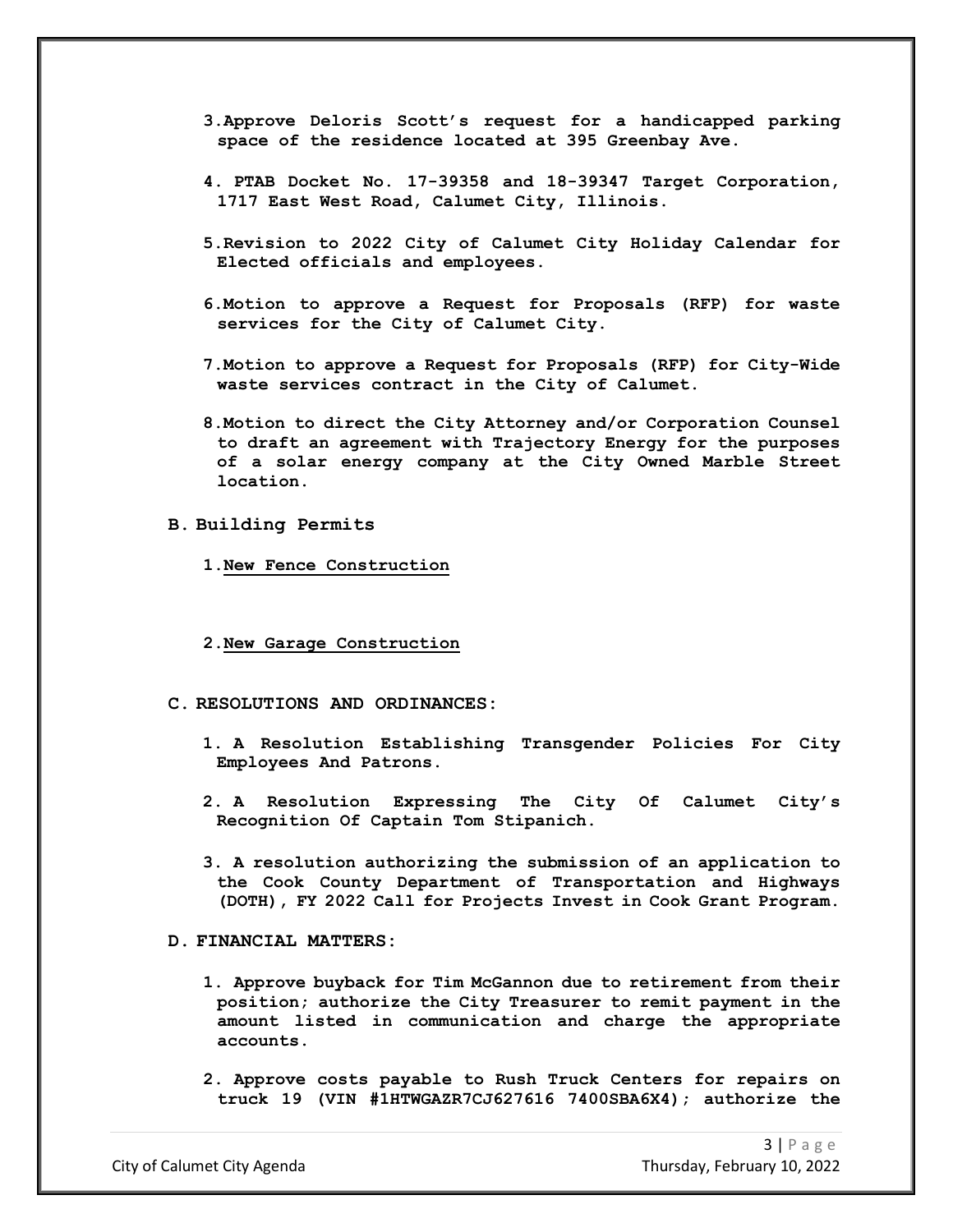**City Treasurer to remit payment in the amount of \$5,931.86 and charge account #01041-54140.**

- **3. Approve costs payable to Rush Truck Centers for repairs on truck 12 (VIN 3HAWDAZR2FL599237); authorize the City Treasurer to remit payment in the amount of \$6,810.17 and charge account #01041-54140.**
- **4. Approve payment to Schindler Elevator Corp. for preventive maintenance 2/1/22 to 1/31/23; authorize the City Treasurer to remit payment in the amount of \$5,357.16 and charge account #01060-52345.**
- **5. Approve payment to Complex Network Solutions for the purchase and installation of a video monitoring station at the Police Department; authorize the City Treasurer to remit payment in the amount not to exceed \$16,000.00 and charge account #06860-57117.**
- **6. Approve proposal from Complex Network Solution for camera installation in parking lot; authorize the City Treasurer to remit payment in the amount not to exceed \$9,400.00 and charge account #01099-55100.**
- **7. Approve the purchase of ten (10) Dell complete replacement computer systems from Complex Network Solutions; authorize the City Treasurer to remit payment to Complex Network Solutions in the amount of \$13,110.30 and charge account #01060-55114.**
- **8. Approve the purchase and mailing of Crime Free Housing brochures from EF Design Group Inc.; authorize the City Treasurer to remit payment to in the amount of \$9,399.40 and charge account #01060-52491.**
- **9.Approve payment to Micro-Eye Security for the purchase and installation of an upgraded Fire Alarm system at the Police Department; authorize the City Treasurer to remit payment in the amount of \$18,319.65 and charge account #01060-52345.**
- **10. Amend the previously authorized purchase and payment to reflect the corrected amount. A motion was approved on March 11, 2021, authorizing the purchase of a vehicle for the Police Department in the amount of \$38,120.00 and remittance of payment by the City Treasurer in the amount of \$38,120.00, to be charged to account 06960-57104 (State Seizure - Vehicles and Equipment). The corrected amount should be**